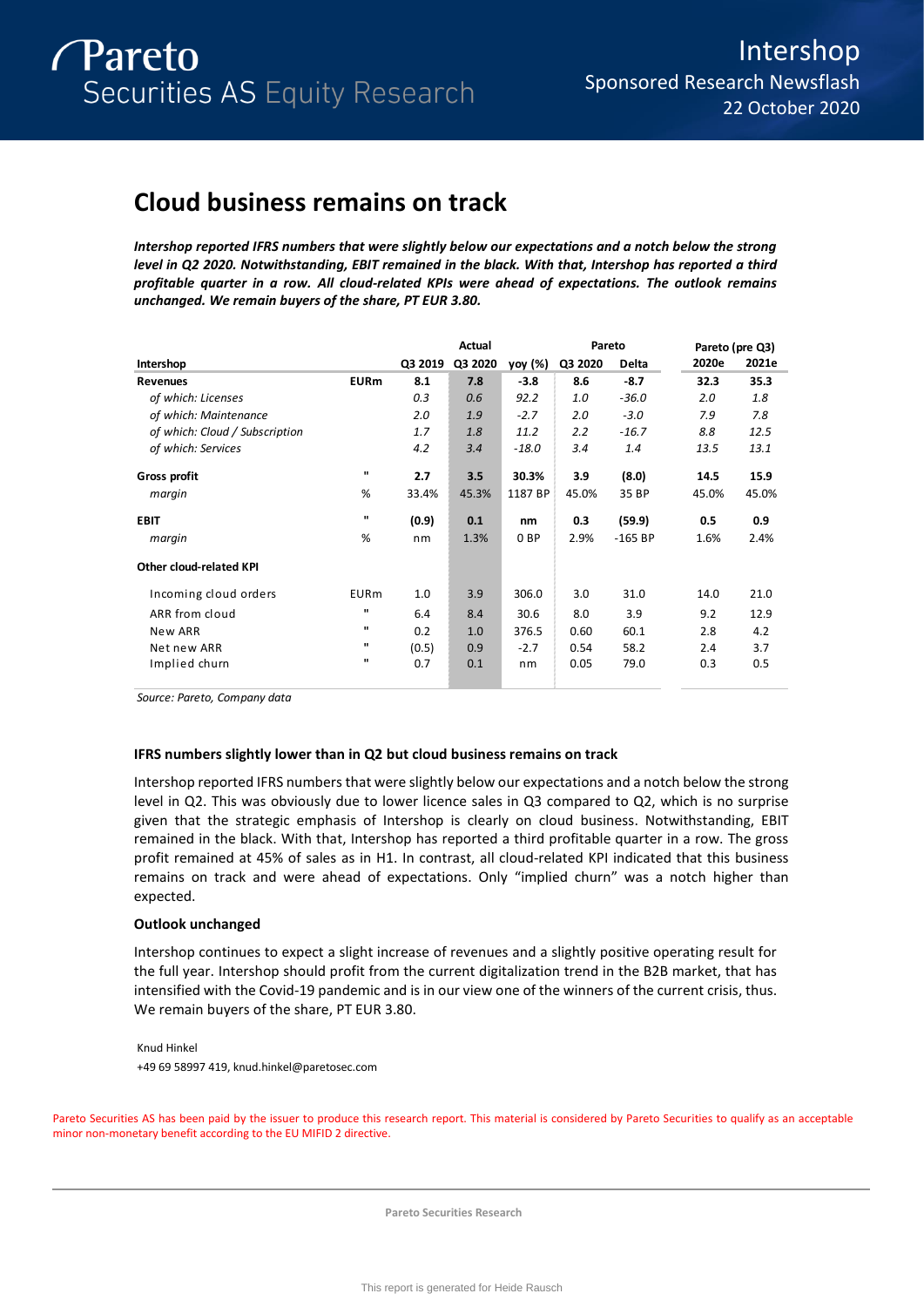## **Disclaimer and legal disclosures**

#### **Origin of the publication or report**

This publication or report originates from Pareto Securities AS, reg. no. 956 632 374 (Norway), Pareto Securities AS, Frankfu rt branch, reg. no. DE 320 965 513 / HR B 109177 (Germany) or Pareto Securities AB, reg. no. 556206-8956 (Sweden) (together the Group Companies or the "Pareto Securities Group") acting through their common unit Pareto Securities Research. The Group Companies are<br>supervised by the Financial

## **Content of the publication or report**

This publication or report has been prepared solely by Pareto Securities Research.

Opinions or suggestions from Pareto Securities Research may deviate from recommendations or opinions presented by other departments or companies in the Pareto Securities Group. The reason may typically be the result of differing time horizons, methodologies, contexts or other factors.

#### **Sponsored research**

Please note that if this report is labelled as "sponsored research" on the front page, Pareto Securities has entered into an agreement with the company about the preparation of research reports and<br>receives compensation fr research is however commissioned for and paid by the company and such material is considered by Pareto Securities to qualify as an acceptable minor non-monetary benefit according to the EU MiFID II **Directive** 

#### **Basis and methods for assessment**

Opinions and price targets are based on one or more methods of valuation, for instance cash flow analysis, use of multiples, behavioral technical analyses of underlying market movements in combination with considerations of the market situation and the time horizon. Key assumptions of forecasts, price targets and projections in research cited or reproduced appear in the research material from the named sources. The date of publication appears from the research material cited or reproduced. Opinions and estimates may be updated in subsequent versions of the publication or report, provided that the relevant company/issuer is treated anew in such later versions of the publication or report.

Pareto Securities Research may provide credit research with more specific price targets based on different valuation methods, including the analysis of key credit ratios and other factors describing the securities creditworthiness, peer group analysis of securities with similar creditworthiness and different DCF-valuations. All descriptions of loan agreement structures and loan agreement features are obtained from sources which Pareto Securities Research believes to be reliable, but Pareto Securities Research does not represent or warrant their accuracy. Be aware that investors should go through the specific complete loan agreement before investing in any bonds and not base an investment decision based solely on information contained in this publication or report.

Pareto Securities Research has no fixed schedule for updating publications or reports.

Unless otherwise stated on the first page, the publication or report has not been reviewed by the issuer before dissemination. In instances where all or part of a report is presented to the issuer prior to publication, the purpose is to ensure that facts are correct.

## **Validity of the publication or report**

All opinions and estimates in this publication or report are, regardless of source, given in good faith and may only be valid as of the stated date of this publication or report and are subject to change without notice

#### **No individual investment or tax advice**

The publication or report is intended only to provide general and preliminary information to investors and shall not be construed as the basis for any investment decision. This publication or report has been prepared by Pareto Securities Research as general information for private use of investors to whom the publication or report has been distributed, but it is not intended as a personal recommendation of particular financial instruments or strategies and thus it does not provide individually tailored investmen t advice, and does not take into account the individual investor's particular financial situation, existing holdings or liabilities, investment knowledge and experience, investment objective and horizon or risk profile and preferences. The investor must particularly ensure the suitability of an investment as regards his/her financial and fiscal situation and investment objectives. The investor bears the risk of losses in connection with an investment.

Before acting on any information in this publication or report, we recommend consulting your financial advisor.

The information contained in this publication or report does not constitute advice on the tax consequences of making any particular investment decision. Each investor shall make his/her own appraisal of the tax and other financial merits of his/her investment.

#### **Sources**

This publication or report may be based on or contain information, such as opinions, recommendations, estimates, price targets and valuations which emanate from Pareto Securities Research' analysts or representatives, publicly available information, information from other units or companies in the Group Companies, or other named sources.

To the extent this publication or report is based on or contains information emanating from other sources ("Other Sources") than Pareto Securities Research ("External Information"), Pareto Securities Research has deemed the Other Sources to be reliable but neither the companies in the Pareto Securities Group, others associated or affiliated with said companies nor any other person, guarantee the accuracy, adequacy or completeness of the External Information.

#### **Ratings**

| Equity ratings: | "Buy"  | Pareto Securities Research expects this financial instrument's total return to exceed 10% over the next 12 months                   |
|-----------------|--------|-------------------------------------------------------------------------------------------------------------------------------------|
|                 | "Hold" | Pareto Securities Research expects this financial instrument's total return to be between -10% and 10% over the next 12 months      |
|                 | "Sell" | Pareto Securities Research expects this financial instrument's total return to be negative by more than 10% over the next 12 months |

**Analysts Certification**<br>The research analystis) whose name(s) appear on research reports prepared by Pareto Securities Research certify that: (i) all of the views expressed in the research report accurately reflect their "Hold"<br>"Sell" Pareto Securities Research expects this financial instrument's total return to be between -10% and 10% over the next 12 months<br>"Sell" Pareto Securities Research expects this financial instrument's total retur research analysts in research reports that are prepared by Pareto Securities Research.

The research analysts whose names appears on research reports prepared by Pareto Securities Research received compensation that is based upon various factors including Pareto Securities' total revenues, a portion of which are generated by Pareto Securities' investment banking activities.

#### **Limitation of liability**

Pareto Securities Group or other associated and affiliated companies assume no liability as regards to any investment, divest ment or retention decision taken by the investor on the basis of this publication or report. In no event will entities of the Pareto Securities Group or other associated and affiliated companies be liable for direct, indirect or incidental, special or consequential damages resulting from the information in this publication or report.

Neither the information nor any opinion which may be expressed herein constitutes a solicitation by Pareto Securities Research of purchase or sale of any securities nor does it constitute a solicitation to any person in any jurisdiction where solicitation would be unlawful. All information contained in this research report has been compiled from sources believed to be reliable. However, no representation or warranty, express or implied, is made with respect to the completeness or accuracy of its contents, and it is not to be relied upon as authoritative.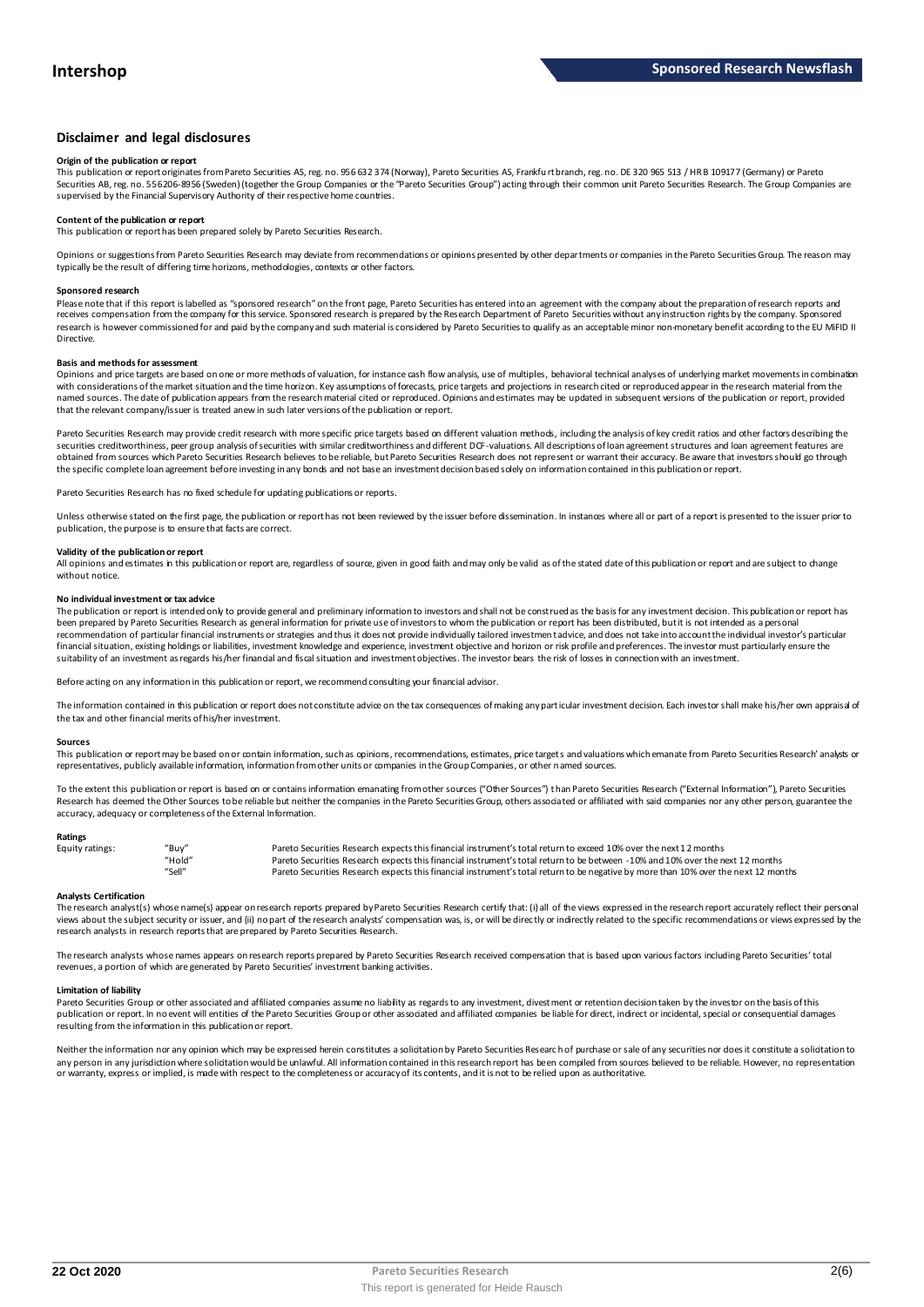#### **Risk information**

The risk of investing in certain financial instruments, including those mentioned in this document, is generally high, as their market value is exposed to a lot of different factors such as the operational and financial conditions of the relevant company, growth prospects, change in interest rates, the economic and political environment, foreign exchange rates, shifts in market sentiments etc. Where an investment or security is denominated in a different currency to the investor's currency of reference, changes in rates of exchange may have an adverse effect on the value, price or income of or from that investment to the investor. Past performance is not a guide to future performance. Estimates of future performance are based on assumptions that may not be realized. When investing in individual shares, the investor may lose all or part of the investments.

#### **Conflicts of interest**

Companies in the Pareto Securities Group, affiliates or staff of companies in the Pareto Securities Group, may perform services for, solicit business from, make a market in, hold long or short positions in, or otherwise be interested in the investments (including derivatives) of any company mentioned in the publication or report.<br>In addition Pareto Securities Group, or affiliates, may from time to time have a broking, advisory o

acting as that company's official or sponsoring broker and providing investment banking or other financial services. It is the policy of Pareto to seek to act as corporate adviser or broker to some of the companies which are covered by Pareto Securities Research. Accordingly companies covered in any Research may be the subject o f marketing initiatives by the Investment Banking Department.

To limit possible conflicts of interest and counter the abuse of inside knowledge, the analysts of Pareto Securities Research are subject to internal rules on sound ethical conduct, the management of inside information, handling of unpublished research material, contact with other units of the Group Companies and personal account dealing. The internal rules have been prepared in accordance with applicable legislation and relevant industry standards. The object of the internal rules is for example to ensure that no analyst will abuse or cause others to abuse confidential information. It is the policy of Pareto Securities Research that no link exists between revenues from capital markets activities and individual analyst remuneration. The Group Companies are members of national stockbrokers' associations in each of the countries in which the Group Companies have their head offices. Internal rules have been developed in accordance with recommendations issued by the stockbrokers associations. This material has been prepared following the Pareto Securities Conflict of Interest Policy.

The guidelines in the policy indude rules and measures aimed at achieving a sufficient degree of independence between various departments, business areas and sub-business areas within the Pareto Securities Group in order to, as far as possible, avoid conflicts of interest from arising between such departments, business areas and sub-business areas as well as their customers. One purpose of such measures is to restrict the flow of information between certain business areas and sub-business areas within the Pareto Securities Group, where conflicts of interest may arise and to safeguard the inpartialness of the empl The guidelines in the policy indude rules and measures aimed at achieving a sufficient degree of independence between various departments, business areas and sub-business areas and sub-business areas within the Pareto Secu Pareto Securities Group rules concerning contacts with covered companies and rules concerning personal account trading carried out by analysts.

#### **Distribution restriction**

The securities referred to in this publication or report may not be eligible for sale in some jurisdictions and persons into whose possession this document comes should inform themselves about and observe Pareto Securities Group rules concerning contacts with covered companies and rules concerning personal account trading carried out by analysts.<br>Distribution restriction<br>The securities referred to in this publication or rep Authority (FCA).

This research is only intended for and may only be distributed to institutional investors in the United States and U.S entities seeking more information about any of the issuers or securities discussed in this report should contact Pareto Securities Inc. at 150 East 52nd Street, New York, NY 10022, Tel. 212 829 4200.

Pareto Securities Inc. is a broker-dealer registered with the U.S. Securities and Exchange Commission and is a member of FINRA & SIPC. U.S. To the extent required by applicable U.S. laws and regulations, Pareto Securities Inc. accepts responsibilityfor the contents of this publication. Investment products provided by or through Pareto Securities Inc. or Pareto Securities Research are not FDIC insured, may lose<br>value and ar sale or subscription, nor shall it or any part of it form the basis of or be relied on in connection with any contract or commitment whatsoever. The securities of non-U.S. issuers may not be registered with or<br>subject to S reporting standards as U.S. companies. Market rules, conventions and practices may differ from U.S. markets, adding to transaction costs or causing delays in the purchase or sale of securities. Securities of some non-U.S. companies may not be as liquid as securities of comparable U.S. companies. Fluctuations in the values of national currencies, as well as the potential for governmental restrictions on currency movements, can significantly erode principal and investment returns.

Pareto Securities Research may have material conflicts of interest related to the production or distribution of this research report which, with regard to Pareto Securities Research, are disclosed herein.

#### **Distribution in Singapore**

Pareto Securities Pte Ltd holds a Capital Markets Services License is an exempt financial advisor under Financial Advisers Ac t, Chapter 110 ("FAA") of Singapore and a subsidiary of Pareto Securities AS.

This report is directed solely to persons who qualify as "accredited investors", "expert investors" and "institutional investors" as defined in section 4A(1) Securities and Futures Act, Chapter 289 ("SFA") **Distribution in Singapore**<br>Pareto Securities Pte Ltd holds a Capital Markets Services License is an exempt financial advisor under Financial Advisers Act, Chapter 110 ("FAA") of Singapore and a subsidiary of Pareto Securi person. You should seek advice from a financial adviser regarding the suitability of any product referred to in this report, taking into account your specific financial objectives, financial situation or particular<br>needs b from, or in connection with this report.

#### **Additional provisions on Recommendations distributed in the Canada**

needs before making a commitment to purchase any such product. Please contact Pareto Securities Pte Ltd, 16 Collyer Quay, # 2 7-02 Income at Raffles, Singapore 049318, at +65 6408 9800 in matters arisin<br>from, or in connect that may be described herein. This research report is not, and under no circumstances is it to be construed as, a prospectus, offering memorandum, advertisement or a public offering in Canada of such securities commission representation to the contrary is an offence. Any securities described or discussed within this research report may only be distributed in Canada in accordance with applicable provincial and territorial securities laws. Any offer or sale in Canada of the securities described or discussed herein will be made only under an exemption from the requirements to file a prospectus with the relevant Canadian securities regulators and only bya dealer properly registered under applicable securities laws or, alternatively, pursuant to an exemption from the dealer registration requirement in the relevant province or<br>territory of C construed as being tailored to the needs of the recipient. Canadian recipients are advised that Pareto Securities AS, its affiliates and its authorized agents are not responsible for, nor do they accept, any liability whatsoever for any direct or consequential loss arising from any use of this research report or the information contained herein.

#### **Distribution in United Kingdom**

financial promotion in s21 of the Financial Services and Markets Act 2000 in reliance on provision in the FPO.

This publication is issued for the benefit of persons who qualify as eligible counterparties or professional dients and should be made available only to such persons and is exempt from the restriction on<br>financial promotio **Copyright**<br>This publication or report may not be mechanically duplicated, photocopied or otherwise reproduced, in full or in part, under applicable copyright laws. Any infringement of Pareto Securities Research's copyright can be pursued legally whereby the infringer will be held liable for any and all losses and expenses incurred by the infringement.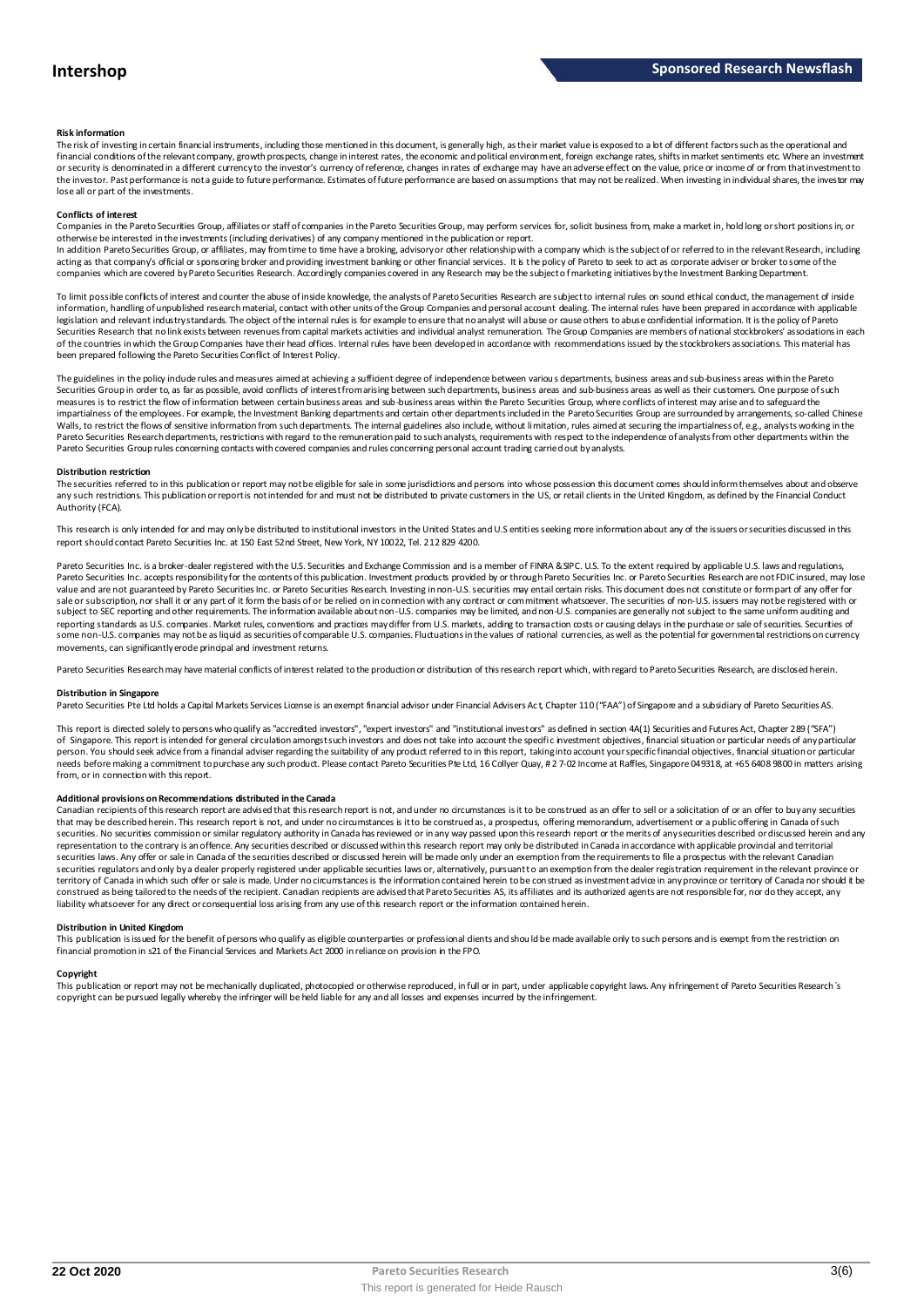## **Appendix A**

Disclosure requirements pursuant to the Norwegian Securities Trading Regulations section 3-10 (2) and section 3-11 (1), letters a-b

The below list shows companies where Pareto Securities AS - together with affiliated companies and/or persons – own a portion of the shares exceeding 5 % of the total share capital in any company<br>where a recommendation has

|                                                                                                                                                                                                                                             |                             |        | 2012 DISClOSURE Requirements bursuant to the Norwegian Securities Trading Regulations section 3-10(2) and section 3-11(1). Jetters a-b |           |                             |  |  |
|---------------------------------------------------------------------------------------------------------------------------------------------------------------------------------------------------------------------------------------------|-----------------------------|--------|----------------------------------------------------------------------------------------------------------------------------------------|-----------|-----------------------------|--|--|
| The below list shows companies where Pareto Securities AS - together with affiliated companies and/or persons - own a portion of the shares exceeding 5<br>where a recommendation has been produced or distributed by Pareto Securities AS. |                             |        |                                                                                                                                        |           |                             |  |  |
| Companies                                                                                                                                                                                                                                   | No. of shares Holdings in % |        | Companies                                                                                                                              |           | No. of shares Holdings in % |  |  |
| <b>Helgeland Sparebank</b>                                                                                                                                                                                                                  | 2.006.735                   | 9.61%  | SpareBank 1Østfold Akersh                                                                                                              | 1.139.560 | 9.20%                       |  |  |
| Pareto Bank ASA                                                                                                                                                                                                                             | 15.994.312                  | 22.90% | Sparebanken Vest                                                                                                                       | 6.361.336 | 5.93%                       |  |  |

| <b>I GIGIU DAIIN AUA</b>                                                                                                            | N.JJT.J K  | 22.JU 70                    | <b>UDCILCUCIINGII V COL</b> | טטטו טטיט | <u>J.JJ70</u>               |
|-------------------------------------------------------------------------------------------------------------------------------------|------------|-----------------------------|-----------------------------|-----------|-----------------------------|
| areto Securities AS or its affiliates own as determined in accordance with FINRA Rule 2241, 1 % or more of the equity securiies of: |            |                             |                             |           |                             |
| Companies                                                                                                                           |            | No. of shares Holdings in % | Companies                   |           | No. of shares Holdings in % |
| Bayerische Motoren Werke /                                                                                                          | 1222.048   | 2.18%                       | SpareBank 1SMN              | 1.875.442 | 1.44%                       |
| <b>Helgeland Sparebank</b>                                                                                                          | 2.006.735  | 9.61%                       | SpareBank 1Østfold Akersl   | 1,139,560 | 9.20%                       |
| NHST Media Group AS                                                                                                                 | 17,900     | 1.39%                       | SpareBank 1Østlandet        | 1743.409  | 1.63%                       |
| Pareto Bank ASA                                                                                                                     | 15.994.312 | 22.90%                      | Sparebanken Møre            | 305.239   | 3.09%                       |
| Selvaag Bolig ASA                                                                                                                   | 2,177,497  | 2.32%                       | Sparebanken Sør             | 433.544   | 2.77%                       |
| SpareBank 1BV                                                                                                                       | 1,640.220  | 2.60%                       | Sparebanken Vest            | 6,361,336 | 5.93%                       |
| SpareBank 1Nord-Norge                                                                                                               | 3,220,305  | 3.21%                       | <b>Totens Sparebank</b>     | 78.246    | 1.28%                       |
|                                                                                                                                     |            |                             |                             |           |                             |

Pareto Securities AS may hold financial instruments in companies where a recommendation has been produced or distributed by Breto Securities AS in connection with rendering investment services, including Market Making.

| Company                   | Analyst<br>holdings* | Total<br>holdings | Company                  | Analyst<br>holdings* | Total<br>holdings | Company                | Analyst<br>holdings* | Total<br>holdings |
|---------------------------|----------------------|-------------------|--------------------------|----------------------|-------------------|------------------------|----------------------|-------------------|
| Aker ASA                  | 500                  | 1,470             | Fjordkraft Holding       | $\mathbf 0$          | 10,100            | Pareto Bank            | $\mathbf 0$          | 1,223,702         |
| Aker BP                   | 0                    | 23,995            | Frontline                | 0                    | 42,918            | Pexip Holding          | 0                    | 6,139             |
| Aker Carbon Capture       | 0                    | 178,028           | Gjensidige Forsikring    | 0                    | 7.280             | Protector Forsikring   | 0                    | 13,400            |
| American Shipping Company | 0                    | 3,780             | Golden Ocean Group       | 0                    | 1,433             | Quantafuel             | 0                    | 6,100             |
| Arcus                     | 0                    | 2,684             | Grieg Seafood            | 0                    | 9,890             | <b>REC Silicon</b>     | 0                    | 32,500            |
| Atlantic Sapphire         | 0                    | 9,410             | Hafnia Limited           | 0                    | 30,000            | SalM ar                | 0                    | 305               |
| Austevoll Seafood         | 0                    | 4.135             | Hunter Group ASA         | 0                    | 15,400            | Sandnes Sparebank      | 0                    | 5,782             |
| Avance Gas                | 0                    | 4.374             | Ice Group ASA            | 0                    | 170,000           | Sbanken ASA            | 0                    | 4,520             |
| <b>B2Holding AS</b>       | 0                    | 14,075            | <b>Kid ASA</b>           | 0                    | 783               | Scatec Solar           | 0                    | 20,000            |
| Bakkafrost                | 0                    | 89                | Komplett Bank            | 0                    | 88,300            | Schibsted ASA B Aksjer | 0                    | 631               |
| <b>BASF</b>               | 270                  | 270               | Kongsberg Gruppen        | 0                    | 37,237            | Selvaag Bolig          | 0                    | 2,350             |
| Bonheur                   | 0                    | 33,312            | <b>KWS</b>               | 75                   | 75                | SpareBank 1BV          | 0                    | 7,000             |
| Borregaard ASA            | 0                    | 500               | Lerøy Seafood Group      | 0                    | 4,663             | SpareBank 1SMN         | 0                    | 12.740            |
| <b>Bouvet</b>             | 0                    | 94                | Mowi                     | 0                    | 4,594             | SpareBank 1SR-Bank     | 0                    | 17,752            |
| <b>BRABank</b>            | 0                    | 31499             | <b>NORBIT ASA</b>        | 0                    | 7,453             | Sparebanken Sør        | 0                    | 16,235            |
| <b>BW</b> Energy          | $\Omega$             | 43,075            | Nordic Semiconductor     | 0                    | 4,590             | Sparebanken Vest       | 0                    | 5,409             |
| <b>BW</b> Offshore        | 0                    | 8,326             | Norsk Hydro              | 0                    | 92,721            | Sparebanken Øst        | 0                    | 1.500             |
| <b>DNB</b>                | 0                    | 24,636            | Norske Skog              | 0                    | 3,550             | Stolt-Nielsen          | 0                    | 41,317            |
| <b>DNO</b>                | 0                    | 499,263           | Norwegian Finans Holding | 0                    | 3,210             | Storebrand             | 0                    | 7,462             |
| Elkem                     | 0                    | 7,198             | <b>NTS</b>               | 0                    | 2,272             | Subsea 7               | 0                    | 5,226             |
| Entra                     | 0                    | 10.442            | Ocean Yield              | 0                    | 52,305            | Telenor                | 0                    | 2,147             |
| Equinor                   | 0                    | 3,369             | Okeanis Eco Tankers      | 0                    | 2,000             | <b>VOW</b>             | 0                    | 4,681             |
| Europris                  | 0                    | 12.756            | Orkla                    | 0                    | 19,353            | <b>XXL</b>             | 0                    | 12,573            |
| Fjord1ASA                 | 0                    | 50,000            | Panoro Energy            | 0                    | 9,285             | Yara                   | 0                    | 14,471            |

This overview is updated monthly (last updated 14.10.2020).

\*Analyst holdings ref ers t o posit ions held by t he Paret o Securit ies AS analyst covering t he company.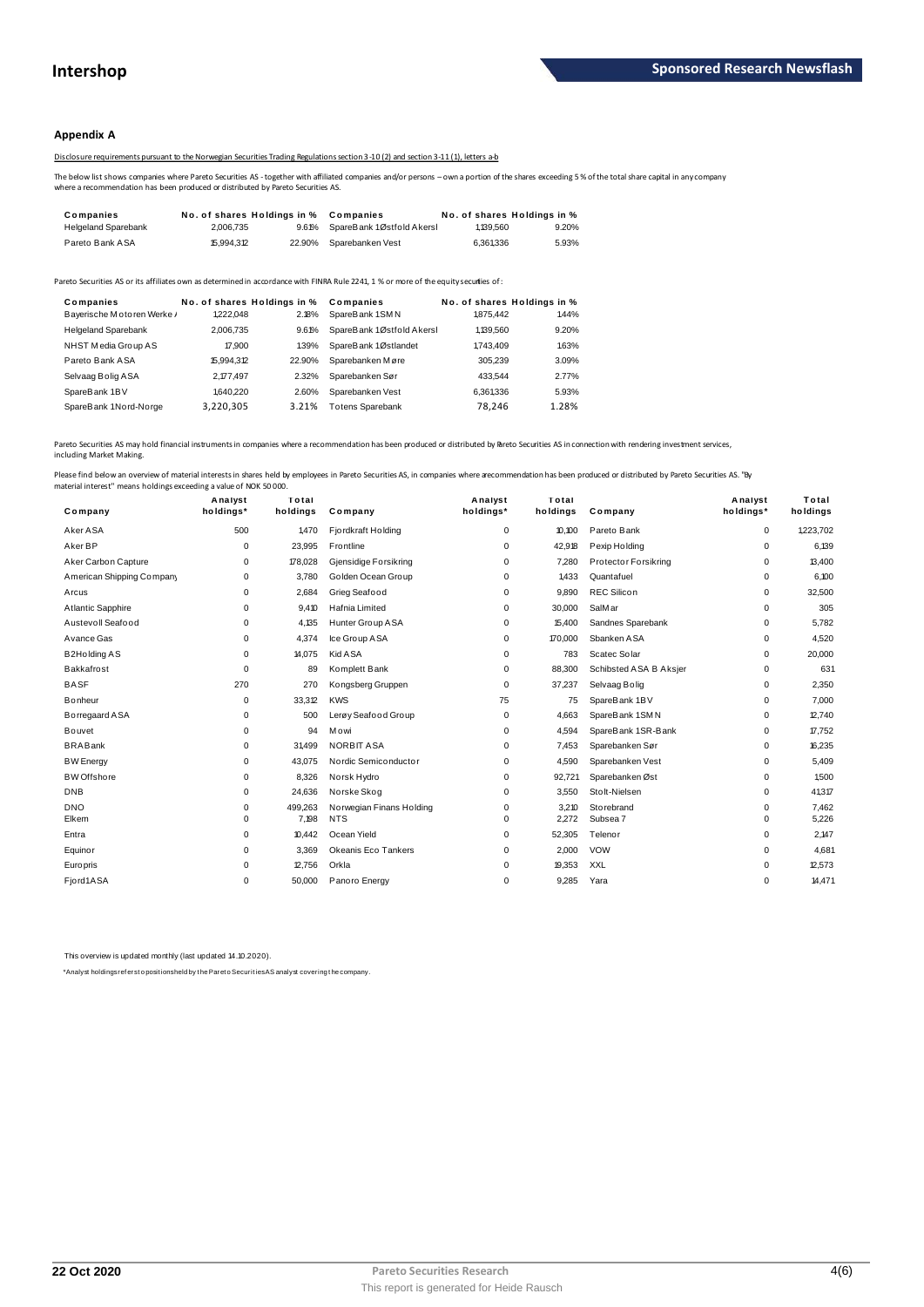## **Appendix B**

Disclosure requirements pursuant to the Norwegian Securities Trading Regulation § 3-11, letters e-f, ref the Securities Trading Act Section 3-10

Overview over issuers of financial instruments where Pareto Securities AS have prepared or distributed investment recommendation, where Pareto Securities AS have been lead manager/co-lead manager<br>or have rendered publicly

| 24SevenOffice Scandinavia<br>Hafnia Limited<br>Pexip Holding<br>Pinewood Laboratories<br>Acconer AB<br>Helgeland Sparebank<br>Advanzia Bank<br>Pioneer Property Group<br>HKN Energy Ltd<br>Africa Energy Corp<br>HydrogenPro<br>ProvidencesInv. Mngmt Pty<br>Aker ASA<br>Quant af uel<br><b>ICWHolding</b><br>Salmon Evolution<br>American Tanker, Inc.<br>Instabank ASA<br>Aprila Bank ASA<br>Kingfish Zeeland<br>SandnesSparebank<br>Klaveness Combination Carriers ASA<br>Boreal Holding AS<br>Scorpio BulkersInc.<br>Seadrill Ltd<br>Borr Drilling Limited<br>Komplett Bank<br><b>BRAbank</b><br>Kongsberg Automotive<br>Sparebanken Vest<br>Brooge Energy Limited<br>Luxaviation Holding<br>United Camping AB<br>Mercell<br><b>BWEnergy</b><br>Watercircles Forsikring ASA<br>Cabonline Group Holding AB<br>Mintra Group<br>Cibus Nordic Real Estate<br><b>MPC Container Ships</b><br>MutaresSE& Co. KGaA<br>Cloudberry Clean Energy AS<br>CrayoNano AS<br>Navigator Holdings Ltd.<br>Next BiometricsGroup<br>Digiplex<br>Northern Ocean<br><b>DOF</b><br>DOF Subsea AS<br>Norwegian Air Shuttle<br><b>ELOP</b><br>Ocean Yield<br>Erwe Immobilien<br>Odfjell SE<br>OHTASA<br>Fjordkraft Holding<br>PGS<br>Genel Energy | or have rendered publicly known not immaterial investment banking services over the previous 12 months: |  |  |  |  |
|-----------------------------------------------------------------------------------------------------------------------------------------------------------------------------------------------------------------------------------------------------------------------------------------------------------------------------------------------------------------------------------------------------------------------------------------------------------------------------------------------------------------------------------------------------------------------------------------------------------------------------------------------------------------------------------------------------------------------------------------------------------------------------------------------------------------------------------------------------------------------------------------------------------------------------------------------------------------------------------------------------------------------------------------------------------------------------------------------------------------------------------------------------------------------------------------------------------------------------|---------------------------------------------------------------------------------------------------------|--|--|--|--|
|                                                                                                                                                                                                                                                                                                                                                                                                                                                                                                                                                                                                                                                                                                                                                                                                                                                                                                                                                                                                                                                                                                                                                                                                                             |                                                                                                         |  |  |  |  |
|                                                                                                                                                                                                                                                                                                                                                                                                                                                                                                                                                                                                                                                                                                                                                                                                                                                                                                                                                                                                                                                                                                                                                                                                                             |                                                                                                         |  |  |  |  |
|                                                                                                                                                                                                                                                                                                                                                                                                                                                                                                                                                                                                                                                                                                                                                                                                                                                                                                                                                                                                                                                                                                                                                                                                                             |                                                                                                         |  |  |  |  |
|                                                                                                                                                                                                                                                                                                                                                                                                                                                                                                                                                                                                                                                                                                                                                                                                                                                                                                                                                                                                                                                                                                                                                                                                                             |                                                                                                         |  |  |  |  |
|                                                                                                                                                                                                                                                                                                                                                                                                                                                                                                                                                                                                                                                                                                                                                                                                                                                                                                                                                                                                                                                                                                                                                                                                                             |                                                                                                         |  |  |  |  |
|                                                                                                                                                                                                                                                                                                                                                                                                                                                                                                                                                                                                                                                                                                                                                                                                                                                                                                                                                                                                                                                                                                                                                                                                                             |                                                                                                         |  |  |  |  |
|                                                                                                                                                                                                                                                                                                                                                                                                                                                                                                                                                                                                                                                                                                                                                                                                                                                                                                                                                                                                                                                                                                                                                                                                                             |                                                                                                         |  |  |  |  |
|                                                                                                                                                                                                                                                                                                                                                                                                                                                                                                                                                                                                                                                                                                                                                                                                                                                                                                                                                                                                                                                                                                                                                                                                                             |                                                                                                         |  |  |  |  |
|                                                                                                                                                                                                                                                                                                                                                                                                                                                                                                                                                                                                                                                                                                                                                                                                                                                                                                                                                                                                                                                                                                                                                                                                                             |                                                                                                         |  |  |  |  |
|                                                                                                                                                                                                                                                                                                                                                                                                                                                                                                                                                                                                                                                                                                                                                                                                                                                                                                                                                                                                                                                                                                                                                                                                                             |                                                                                                         |  |  |  |  |
|                                                                                                                                                                                                                                                                                                                                                                                                                                                                                                                                                                                                                                                                                                                                                                                                                                                                                                                                                                                                                                                                                                                                                                                                                             |                                                                                                         |  |  |  |  |
|                                                                                                                                                                                                                                                                                                                                                                                                                                                                                                                                                                                                                                                                                                                                                                                                                                                                                                                                                                                                                                                                                                                                                                                                                             |                                                                                                         |  |  |  |  |
|                                                                                                                                                                                                                                                                                                                                                                                                                                                                                                                                                                                                                                                                                                                                                                                                                                                                                                                                                                                                                                                                                                                                                                                                                             |                                                                                                         |  |  |  |  |
|                                                                                                                                                                                                                                                                                                                                                                                                                                                                                                                                                                                                                                                                                                                                                                                                                                                                                                                                                                                                                                                                                                                                                                                                                             |                                                                                                         |  |  |  |  |
|                                                                                                                                                                                                                                                                                                                                                                                                                                                                                                                                                                                                                                                                                                                                                                                                                                                                                                                                                                                                                                                                                                                                                                                                                             |                                                                                                         |  |  |  |  |
|                                                                                                                                                                                                                                                                                                                                                                                                                                                                                                                                                                                                                                                                                                                                                                                                                                                                                                                                                                                                                                                                                                                                                                                                                             |                                                                                                         |  |  |  |  |
|                                                                                                                                                                                                                                                                                                                                                                                                                                                                                                                                                                                                                                                                                                                                                                                                                                                                                                                                                                                                                                                                                                                                                                                                                             |                                                                                                         |  |  |  |  |
|                                                                                                                                                                                                                                                                                                                                                                                                                                                                                                                                                                                                                                                                                                                                                                                                                                                                                                                                                                                                                                                                                                                                                                                                                             |                                                                                                         |  |  |  |  |
|                                                                                                                                                                                                                                                                                                                                                                                                                                                                                                                                                                                                                                                                                                                                                                                                                                                                                                                                                                                                                                                                                                                                                                                                                             |                                                                                                         |  |  |  |  |
|                                                                                                                                                                                                                                                                                                                                                                                                                                                                                                                                                                                                                                                                                                                                                                                                                                                                                                                                                                                                                                                                                                                                                                                                                             |                                                                                                         |  |  |  |  |
|                                                                                                                                                                                                                                                                                                                                                                                                                                                                                                                                                                                                                                                                                                                                                                                                                                                                                                                                                                                                                                                                                                                                                                                                                             |                                                                                                         |  |  |  |  |
|                                                                                                                                                                                                                                                                                                                                                                                                                                                                                                                                                                                                                                                                                                                                                                                                                                                                                                                                                                                                                                                                                                                                                                                                                             |                                                                                                         |  |  |  |  |
|                                                                                                                                                                                                                                                                                                                                                                                                                                                                                                                                                                                                                                                                                                                                                                                                                                                                                                                                                                                                                                                                                                                                                                                                                             |                                                                                                         |  |  |  |  |

*This overview is updated monthly (this overview is for the period 31.09.2019 – 31.09.2020).*

## **Appendix C**

| <b>APPVIIVA</b>                                                                            |                |
|--------------------------------------------------------------------------------------------|----------------|
| Disclosure requirements pursuant to the Norwegian Securities Trading Requisition § 3-11(4) |                |
| Distribution of recommendations                                                            |                |
| Recommendation                                                                             | % distribution |
| Buy                                                                                        | 65%            |
| Hold                                                                                       | 29%            |
| Sell                                                                                       | 5%             |

| ---                                             | -              |
|-------------------------------------------------|----------------|
| Distribution of recommendations (transactions*) |                |
| Recommendation                                  | % distribution |
| Buy                                             | 67%            |
| Hold                                            | 29%            |
| Sell                                            | 4%             |
|                                                 |                |

\* Companies under coverage with which Pareto Securities Group has on-going or completed public investment banking services in the previous 12 months This overview is updated monthly (last updated 15.10.2020).